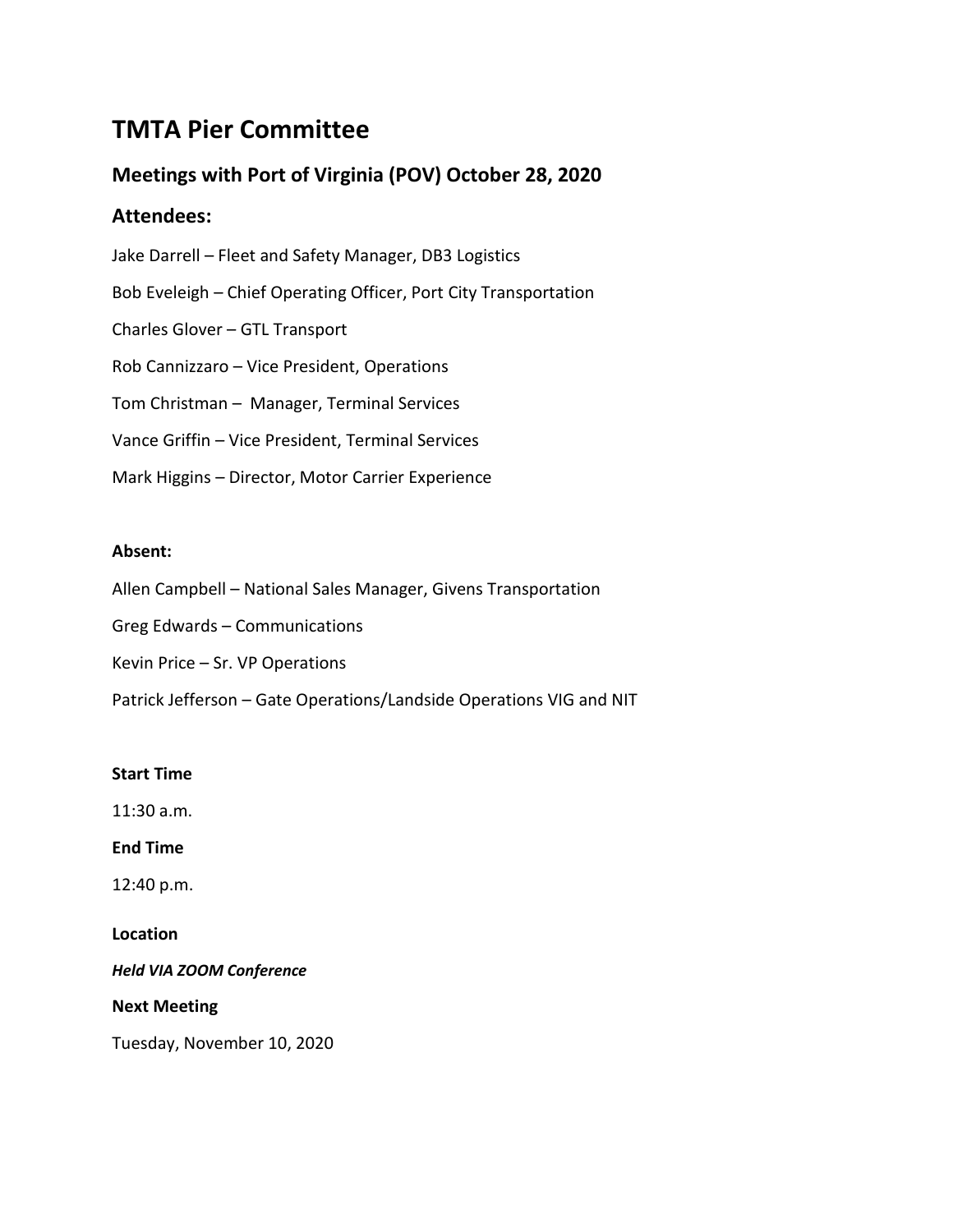## **Notes/Findings**

#### **Volumes and Blank Sailings**

THEA has added blanks. Small volume impact. Some new services coming but also small impact. Remaining blanks:

October 3 November 6 December 3

October volumes are about in line with projections and last year after taking into account blanks. Weather conditions in NY and Baltimore are causing vessel bunching. Last week volumes were lower than projected and pushed into the current week.

November a little higher than last year.

December too early to projection.

#### **Saturday Hours – Utilization on 10/24**

Utilization down a bit to about 700 container moves plus 150 chassis.

Note to Motor Carriers – plenty of capacity on Saturday can our community do more on Saturday?

#### **Reefer turn times**

NIT reefer turn times have been rising slightly. Still under 60 minutes. Port still researching and will have updated data at end of October.

#### **NIT**

Over 90 minute turns at NIT is almost 3 times the figure at VIG. The Committee asked the Port to investigate more. Mark Higgins is looking at it.

Friday, October 9 NIT experienced a server problem that affected the gate. Port has done an after action analysis and is developing a table top exercise to be able to resolve issues like these faster if and when they occur.